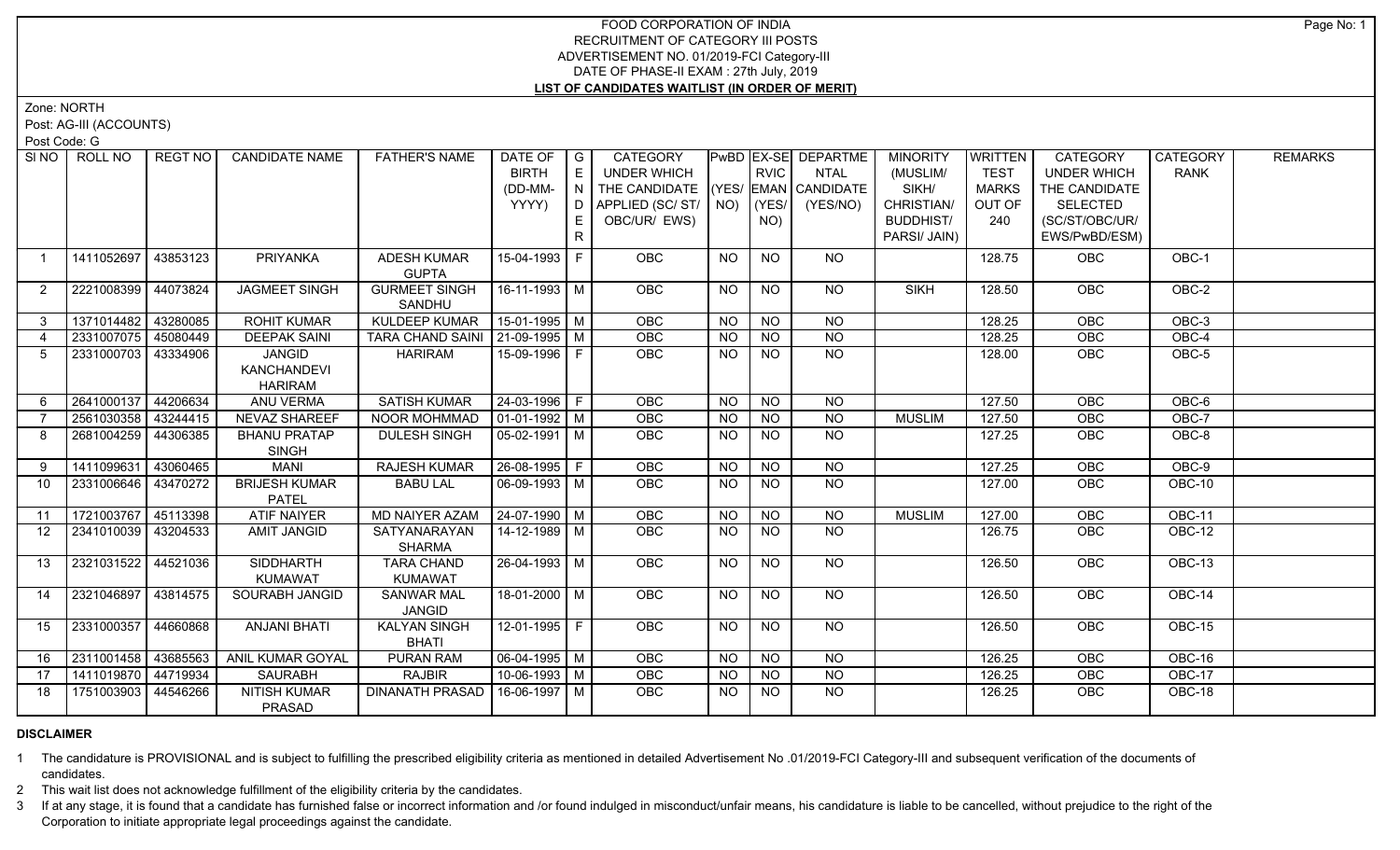Zone: NORTH

Post: AG-III (ACCOUNTS)

Post Code: G

| SINO              | ROLL NO             | <b>REGT NO</b> | <b>CANDIDATE NAME</b> | <b>FATHER'S NAME</b>  | DATE OF   G            |    | CATEGORY                           |           |             | PwBD EX-SE DEPARTME | <b>MINORITY</b>  | WRITTEN      | <b>CATEGORY</b>    | <b>CATEGORY</b> | <b>REMARKS</b> |
|-------------------|---------------------|----------------|-----------------------|-----------------------|------------------------|----|------------------------------------|-----------|-------------|---------------------|------------------|--------------|--------------------|-----------------|----------------|
|                   |                     |                |                       |                       | <b>BIRTH</b>           | E  | UNDER WHICH                        |           | <b>RVIC</b> | <b>NTAL</b>         | (MUSLIM/         | <b>TEST</b>  | <b>UNDER WHICH</b> | <b>RANK</b>     |                |
|                   |                     |                |                       |                       | (DD-MM-                |    | THE CANDIDATE (YES/ EMAN CANDIDATE |           |             |                     | SIKH/            | <b>MARKS</b> | THE CANDIDATE      |                 |                |
|                   |                     |                |                       |                       | YYYY)                  |    | D   APPLIED (SC/ ST/   NO)         |           | $ $ (YES/   | (YES/NO)            | CHRISTIAN/       | OUT OF       | <b>SELECTED</b>    |                 |                |
|                   |                     |                |                       |                       |                        | E. | OBC/UR/ EWS)                       |           | NO)         |                     | <b>BUDDHIST/</b> | 240          | (SC/ST/OBC/UR/     |                 |                |
|                   |                     |                |                       |                       |                        | R. |                                    |           |             |                     | PARSI/ JAIN)     |              | EWS/PwBD/ESM)      |                 |                |
| 19                | 1411117317 43356956 |                | <b>GULSHAN KUMAR</b>  | KISHORE KUMAR         | 08-01-1993   M         |    | <b>OBC</b>                         | <b>NO</b> | <b>NO</b>   | NO                  |                  | 126.00       | OBC                | OBC-19          |                |
|                   |                     |                | VERMA                 | <b>VERMA</b>          |                        |    |                                    |           |             |                     |                  |              |                    |                 |                |
| 20                | 2631043867 43157449 |                | <b>HARSHIT GUPTA</b>  | SATISH CHANDRA        | $12 - 12 - 1995$ M     |    | <b>OBC</b>                         | <b>NO</b> | <b>NO</b>   | <b>NO</b>           |                  | 125.75       | <b>OBC</b>         | OBC-20          |                |
|                   |                     |                |                       | <b>GUPTA</b>          |                        |    |                                    |           |             |                     |                  |              |                    |                 |                |
| 21                | 2321044075 43372417 |                | <b>NEETU DANGI</b>    | <b>MAHENDRA SINGH</b> | $ 04-07-1995 F$        |    | OBC                                | <b>NO</b> | <b>NO</b>   | <b>NO</b>           |                  | 125.75       | OBC                | OBC-21          |                |
| $22 \overline{ }$ | 2321077867 43275693 |                | SUMAN                 | <b>GOVERDHAN</b>      | 01-04-1994   F         |    | <b>OBC</b>                         | <b>NO</b> | NO.         | NO                  |                  | 125.50       | <b>OBC</b>         | OBC-22          |                |
|                   |                     |                | CHOUDHARY             | <b>CHOUDHARY</b>      |                        |    |                                    |           |             |                     |                  |              |                    |                 |                |
| 23                | 1731004394 44399054 |                | <b>SUMIT KUMAR</b>    | <b>LATE KAMTA</b>     | $\boxed{06-08-1990}$ M |    | OBC                                | <b>NO</b> | <b>NO</b>   | N <sub>O</sub>      |                  | 125.25       | OBC                | <b>OBC-23</b>   |                |
|                   |                     |                | <b>CHOUHAN</b>        | SINGH CHOUHAN         |                        |    |                                    |           |             |                     |                  |              |                    |                 |                |
| 24                | 2261000152 43654543 |                | <b>JYOTI SAINI</b>    | SUSHIL KUMAR          | $29-04-1995$ F         |    | <b>OBC</b>                         | <b>NO</b> | <b>NO</b>   | NO                  |                  | 125.00       | OBC                | OBC-24          |                |
|                   |                     |                |                       | SAINI                 |                        |    |                                    |           |             |                     |                  |              |                    |                 |                |
| 25                | 2651000451 43251706 |                | ANUJ VERMA            | <b>SAHDEV SINGH</b>   | $10-09-1997$ M         |    | <b>OBC</b>                         | <b>NO</b> | <b>NO</b>   | $N$ <sup>O</sup>    |                  | 125.00       | OBC                | <b>OBC-25</b>   |                |
|                   |                     |                |                       | <b>VERMA</b>          |                        |    |                                    |           |             |                     |                  |              |                    |                 |                |
| 26                | 1411001353 43359496 |                | PRAKASH KUMAR         | <b>RAGHUBANSH</b>     | 17-09-1992 M           |    | <b>OBC</b>                         | <b>NO</b> | <b>NO</b>   | <b>NO</b>           |                  | 125.00       | <b>OBC</b>         | OBC-26          |                |
|                   |                     |                | <b>PATEL</b>          | PRASAD PATEL          |                        |    |                                    |           |             |                     |                  |              |                    |                 |                |
| 27                | 2331007317 43932408 |                | <b>KAMLESH PATEL</b>  | <b>BHANWER LAL</b>    | $18-02-1997$ M         |    | OBC                                | <b>NO</b> | <b>NO</b>   | NO                  |                  | 125.00       | OBC                | OBC-27          |                |
|                   |                     |                |                       | <b>PATEL</b>          |                        |    |                                    |           |             |                     |                  |              |                    |                 |                |
| 28                | 2341002638          | 43899924       | <b>SURENDRA KUMAR</b> | <b>PREM CHAND</b>     | $\sqrt{05-07-1995}$ M  |    | OBC                                | <b>NO</b> | <b>NO</b>   | $N$ <sup>O</sup>    |                  | 124.75       | OBC                | $OBC-28$        |                |
|                   |                     |                | <b>SUMAN</b>          | <b>SUMAN</b>          |                        |    |                                    |           |             |                     |                  |              |                    |                 |                |
| 29                | 2351011399 44109877 |                | <b>SHIVANI VERMA</b>  | KAILASH CHAND         | 08-11-1996   F         |    | OBC                                | <b>NO</b> | NO.         | NO                  |                  | 124.75       | OBC                | OBC-29          |                |
|                   |                     |                |                       | <b>VERMA</b>          |                        |    |                                    |           |             |                     |                  |              |                    |                 |                |
| 30                | 1901010782          | 43544335       | SHIKSHA AGARWAL       | <b>ANIL AGARWAL</b>   | $13 - 11 - 1993$ F     |    | OBC                                | NO        | $N$ O       | $N$ O               |                  | 124.75       | <b>OBC</b>         | <b>OBC-30</b>   |                |
| 31                | 1351018291 44276142 |                | <b>NAVEEN KUMAR</b>   | PUNDEV PRASAD         | $\sqrt{05-07-1996}$ M  |    | OBC                                | <b>NO</b> | <b>NO</b>   | $N$ O               |                  | 124.75       | OBC                | <b>OBC-31</b>   |                |
| 32                | 1411092542 43375073 |                | <b>AJAY KUMAR</b>     | SUBHASH CHAND         | $15-07-1997$ M         |    | OBC                                | <b>NO</b> | <b>NO</b>   | <b>NO</b>           |                  | 124.75       | OBC                | <b>OBC-32</b>   |                |
| 33                | 1211002039 44411439 |                | VANGAPANDU            | VANGAPANDU            | $01-07-1993$ M         |    | <b>OBC</b>                         | <b>NO</b> | <b>NO</b>   | NO                  |                  | 124.50       | <b>OBC</b>         | OBC-33          |                |
|                   |                     |                | DHANANJAYA RAO        | APPALANAIDU           |                        |    |                                    |           |             |                     |                  |              |                    |                 |                |
| 34                | 2301006042 44942697 |                | <b>JAYA GOTHARWAL</b> | <b>RAMNIWAS</b>       | 18-11-1993 F           |    | <b>OBC</b>                         | NO.       | <b>NO</b>   | <b>NO</b>           |                  | 124.50       | OBC                | OBC-34          |                |
|                   |                     |                |                       | <b>GOTHARWAL</b>      |                        |    |                                    |           |             |                     |                  |              |                    |                 |                |

# **DISCLAIMER**

1 The candidature is PROVISIONAL and is subject to fulfilling the prescribed eligibility criteria as mentioned in detailed Advertisement No .01/2019-FCI Category-III and subsequent verification of the documents of candidates.

2 This wait list does not acknowledge fulfillment of the eligibility criteria by the candidates.

3 If at any stage, it is found that a candidate has furnished false or incorrect information and /or found indulged in misconduct/unfair means, his candidature is liable to be cancelled, without prejudice to the right of t Corporation to initiate appropriate legal proceedings against the candidate.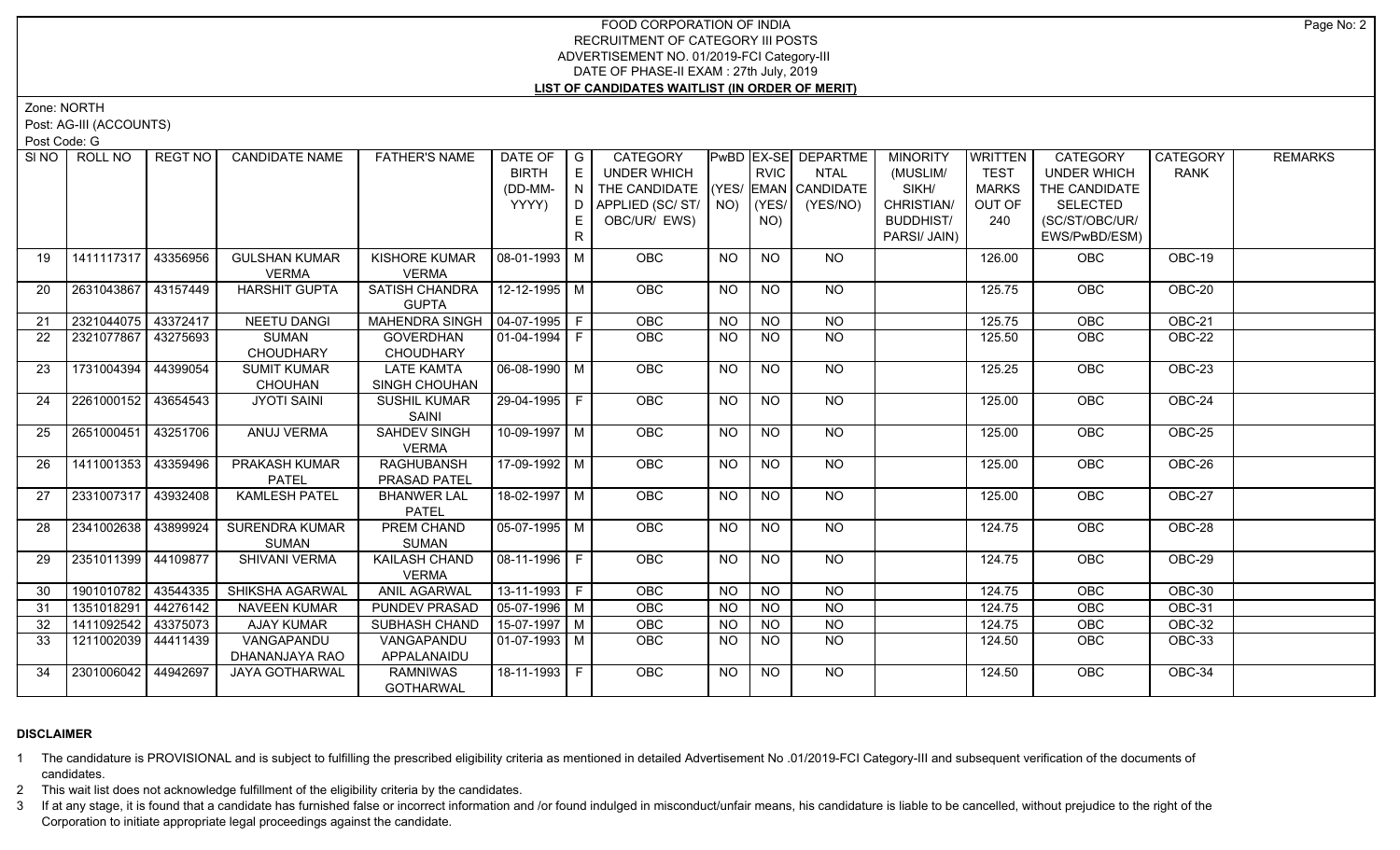Zone: NORTH

Post: AG-III (ACCOUNTS)

Post Code: G

| SI <sub>NO</sub> | ROLL NO               | <b>REGT NO</b> | <b>CANDIDATE NAME</b>                | <b>FATHER'S NAME</b>                | DATE OF<br><b>BIRTH</b><br>(DD-MM-<br>YYYY) | I G<br>E<br>N<br>E.<br>R | CATEGORY<br>UNDER WHICH<br>THE CANDIDATE (YES/ EMAN CANDIDATE<br>D APPLIED (SC/ ST/ NO)<br>OBC/UR/ EWS) |           | <b>RVIC</b><br>$ $ (YES/<br>NO) | PwBD EX-SE DEPARTME<br><b>NTAL</b><br>(YES/NO) | <b>MINORITY</b><br>(MUSLIM/<br>SIKH/<br>CHRISTIAN/<br><b>BUDDHIST/</b><br>PARSI/ JAIN) | <b>WRITTEN</b><br><b>TEST</b><br><b>MARKS</b><br>OUT OF<br>240 | <b>CATEGORY</b><br><b>UNDER WHICH</b><br>THE CANDIDATE<br><b>SELECTED</b><br>(SC/ST/OBC/UR/<br>EWS/PwBD/ESM) | CATEGORY<br><b>RANK</b> | <b>REMARKS</b> |
|------------------|-----------------------|----------------|--------------------------------------|-------------------------------------|---------------------------------------------|--------------------------|---------------------------------------------------------------------------------------------------------|-----------|---------------------------------|------------------------------------------------|----------------------------------------------------------------------------------------|----------------------------------------------------------------|--------------------------------------------------------------------------------------------------------------|-------------------------|----------------|
| 35               | 2331003860            | 43048921       | <b>BULBUL</b><br><b>CHOUDHARY</b>    | OM PRAKASH<br><b>CHOUDHARY</b>      | 05-08-1996 F                                |                          | <b>OBC</b>                                                                                              | <b>NO</b> | <b>NO</b>                       | NO.                                            |                                                                                        | 124.25                                                         | <b>OBC</b>                                                                                                   | OBC-35                  |                |
| 36               | 2621017196 45150393   |                | POOJA PAL                            | <b>RAM PRASAD PAL</b>               | $\boxed{01-03-1994}$ F                      |                          | OBC                                                                                                     | <b>NO</b> | <b>NO</b>                       | <b>NO</b>                                      |                                                                                        | 124.00                                                         | OBC                                                                                                          | OBC-36                  |                |
| -37              | 2351002632 43998780   |                | <b>MANISH KUMAR</b><br>KUMAWAT       | JAGDISH PARASD                      | 17-05-1996 M                                |                          | <b>OBC</b>                                                                                              | <b>NO</b> | <b>NO</b>                       | <b>NO</b>                                      |                                                                                        | 124.00                                                         | OBC                                                                                                          | OBC-37                  |                |
| 38               | 2321055184            | 43691471       | <b>SHIVANI MEWATI</b>                | PADAM KUMAR                         | $11-03-1998$ F                              |                          | OBC                                                                                                     | <b>NO</b> | <b>NO</b>                       | <b>NO</b>                                      |                                                                                        | 124.00                                                         | OBC                                                                                                          | OBC-38                  |                |
| 39               | 1411061601 44371067   |                | <b>ROSHAN KUMAR</b>                  | <b>SOMAN RAI</b>                    | $22 - 06 - 1995$ M                          |                          | OBC                                                                                                     | <b>NO</b> | <b>NO</b>                       | <b>NO</b>                                      |                                                                                        | 123.75                                                         | OBC                                                                                                          | OBC-39                  |                |
| 40               | 2611003376 44569623   |                | <b>MANJARI SACHAN</b>                | <b>GYANENDRA</b><br>SINGH SACHAN    | 21-10-1995 F                                |                          | OBC                                                                                                     | <b>NO</b> | <b>NO</b>                       | <b>NO</b>                                      |                                                                                        | 123.75                                                         | OBC                                                                                                          | OBC-40                  |                |
| 41               | 2221014875 43537211   |                | NEHA DHAKA                           | <b>RAM KUMAR</b><br><b>DHAKA</b>    | 13-01-1994   F                              |                          | <b>OBC</b>                                                                                              | <b>NO</b> | <b>NO</b>                       | NO                                             |                                                                                        | 123.75                                                         | <b>OBC</b>                                                                                                   | OBC-41                  |                |
| 42               | 2321085745 43711297   |                | <b>KUMARI PINKI</b>                  | KAILASH CHANDRA   21-01-1996   F    |                                             |                          | OBC                                                                                                     | <b>NO</b> | <b>NO</b>                       | <b>NO</b>                                      |                                                                                        | 123.50                                                         | OBC                                                                                                          | OBC-42                  |                |
| 43               | 2351005074 44454056   |                | <b>DEVENDRA SINGH</b>                | <b>VIJAYA SINGH</b>                 | $\sqrt{04-04-1995}$ M                       |                          | OBC                                                                                                     | <b>NO</b> | <b>NO</b>                       | <b>NO</b>                                      |                                                                                        | 123.50                                                         | OBC                                                                                                          | <b>OBC-43</b>           |                |
| 44               | 1411048761            | 43965556       | ANUJ KUMAR<br>PANCHAL                | SURESH CHAND<br><b>PANCHAL</b>      | 22-02-1990   M                              |                          | OBC                                                                                                     | <b>NO</b> | <b>NO</b>                       | <b>NO</b>                                      |                                                                                        | 123.50                                                         | OBC                                                                                                          | OBC-44                  |                |
| 45               | 1411002066            | 44136177       | <b>MOHIT RAJOUR</b>                  | <b>JAI KISHAN</b>                   | $\sqrt{07-06-1993}$ M                       |                          | <b>OBC</b>                                                                                              | <b>NO</b> | <b>NO</b>                       | $N$ O                                          |                                                                                        | 123.50                                                         | OBC                                                                                                          | <b>OBC-45</b>           |                |
| 46               | 2741022871 44978732   |                | <b>AKASH GUPTA</b>                   | <b>BADRI PRASAD</b><br><b>GUPTA</b> | $\sqrt{22-10-1991}$ M                       |                          | <b>OBC</b>                                                                                              | <b>NO</b> | <b>NO</b>                       | <b>NO</b>                                      |                                                                                        | 123.25                                                         | <b>OBC</b>                                                                                                   | OBC-46                  |                |
| 47               | 1881003445   44392723 |                | AKHIL VJ                             | <b>JAYACHANDRAN</b><br><b>VS</b>    | 14-09-1995   M                              |                          | <b>OBC</b>                                                                                              | NO.       | NO.                             | NO.                                            |                                                                                        | 123.00                                                         | OBC                                                                                                          | OBC-47                  |                |
| 48               | 1351035133 43837939   |                | <b>SHUBHAM KUMAR</b>                 | <b>LAKSHMAN</b><br>PRASAD GUPTA     | $\sqrt{05-04-1997}$ M                       |                          | <b>OBC</b>                                                                                              | <b>NO</b> | NO.                             | NO                                             |                                                                                        | 123.00                                                         | OBC                                                                                                          | OBC-48                  |                |
| 49               | 2311008324            | 43907257       | <b>HIMANSHU</b>                      | DAYA RAM<br><b>GODARA</b>           | 06-07-1997 F                                |                          | <b>OBC</b>                                                                                              | NO.       | <b>NO</b>                       | <b>NO</b>                                      |                                                                                        | 122.75                                                         | OBC                                                                                                          | OBC-49                  |                |
| 50               | 1371012753 43430093   |                | SHIVDEEPAK SINGH                     | <b>JASVIR SINGH</b>                 | $25 - 08 - 1995$ M                          |                          | OBC                                                                                                     | NO.       | NO.                             | <b>NO</b>                                      | <b>SIKH</b>                                                                            | 122.75                                                         | OBC                                                                                                          | OBC-50                  |                |
| 51               | 2351011974 44059454   |                | <b>VIKASH KUMAR</b><br><b>JANGIR</b> | KAILASH CHANDER<br><b>JANGIR</b>    | $ 07-04-1992 M$                             |                          | <b>OBC</b>                                                                                              | <b>NO</b> | NO.                             | NO.                                            |                                                                                        | 122.50                                                         | <b>OBC</b>                                                                                                   | OBC-51                  |                |
| 52               | 2321067841 43578073   |                | <b>RAKESH SAINI</b>                  | LALA RAM SAINI                      | $\sqrt{07-07-1994}$ M                       |                          | <b>OBC</b>                                                                                              | NO.       | NO                              | NO.                                            |                                                                                        | 122.50                                                         | OBC                                                                                                          | $OBC-52$                |                |

# **DISCLAIMER**

1 The candidature is PROVISIONAL and is subject to fulfilling the prescribed eligibility criteria as mentioned in detailed Advertisement No .01/2019-FCI Category-III and subsequent verification of the documents of candidates.

2 This wait list does not acknowledge fulfillment of the eligibility criteria by the candidates.

3 If at any stage, it is found that a candidate has furnished false or incorrect information and /or found indulged in misconduct/unfair means, his candidature is liable to be cancelled, without prejudice to the right of t Corporation to initiate appropriate legal proceedings against the candidate.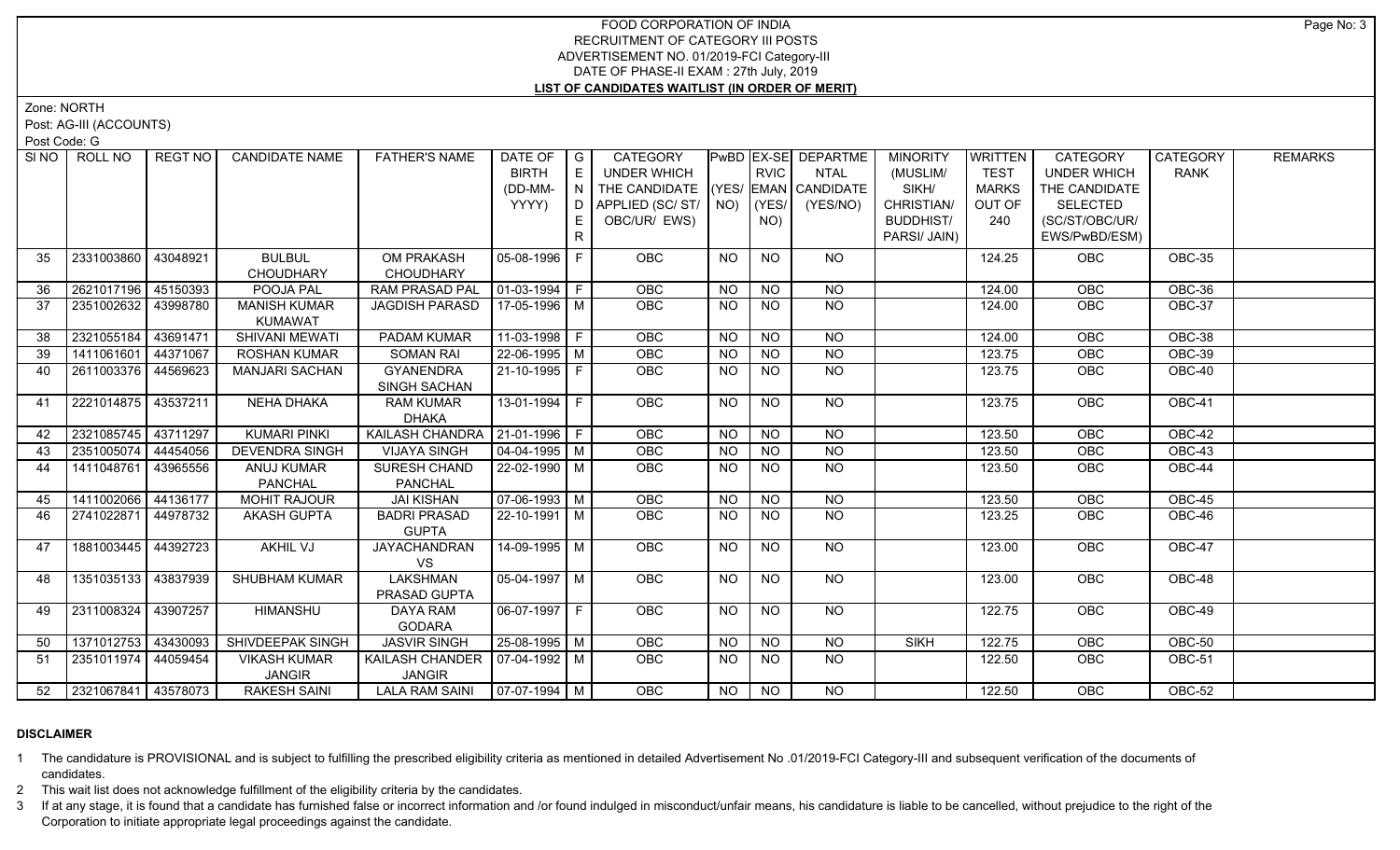Zone: NORTH

Post: AG-III (ACCOUNTS)

Post Code: G

| SI NO | ROLL NO             | REGT NO  | <b>CANDIDATE NAME</b>   | <b>FATHER'S NAME</b>              | DATE OF                      | $\overline{\phantom{a}}$ G | CATEGORY                           |                |             | PwBD EX-SE DEPARTME | <b>MINORITY</b>  | WRITTEN      | CATEGORY           | CATEGORY      | <b>REMARKS</b> |
|-------|---------------------|----------|-------------------------|-----------------------------------|------------------------------|----------------------------|------------------------------------|----------------|-------------|---------------------|------------------|--------------|--------------------|---------------|----------------|
|       |                     |          |                         |                                   | <b>BIRTH</b>                 | E                          | UNDER WHICH                        |                | <b>RVIC</b> | <b>NTAL</b>         | (MUSLIM/         | <b>TEST</b>  | <b>UNDER WHICH</b> | <b>RANK</b>   |                |
|       |                     |          |                         |                                   | (DD-MM-                      | N                          | THE CANDIDATE (YES/ EMAN CANDIDATE |                |             |                     | SIKH/            | <b>MARKS</b> | THE CANDIDATE      |               |                |
|       |                     |          |                         |                                   | YYYY)                        | D                          | APPLIED (SC/ ST/   NO)             |                | (YES/       | (YES/NO)            | CHRISTIAN/       | OUT OF       | <b>SELECTED</b>    |               |                |
|       |                     |          |                         |                                   |                              | E.                         | OBC/UR/ EWS)                       |                | NO)         |                     | <b>BUDDHIST/</b> | 240          | (SC/ST/OBC/UR/     |               |                |
|       |                     |          |                         |                                   |                              | R.                         |                                    |                |             |                     | PARSI/ JAIN)     |              | EWS/PwBD/ESM)      |               |                |
| 53    | 2331007613 44507814 |          | <b>VIMAL KUMAR</b>      | OM PRAKASH                        | 27-11-1994 M                 |                            | <b>OBC</b>                         | <b>NO</b>      | <b>NO</b>   | NO                  |                  | 122.50       | <b>OBC</b>         | OBC-53        |                |
|       |                     |          | <b>SUTHAR</b>           |                                   |                              |                            |                                    |                |             |                     |                  |              |                    |               |                |
| 54    | 1561002681 43641989 |          | PRIYANKA YADAV          | <b>SURAT SINGH</b>                | 27-12-1993 F                 |                            | <b>OBC</b>                         | <b>NO</b>      | <b>NO</b>   | <b>NO</b>           |                  | 122.50       | OBC                | OBC-54        |                |
| 55    | 2681026744          | 43744707 | <b>GAUTAM KUMAR RAI</b> | <b>BADAL RAI</b>                  | $26 - 10 - 1990$ M           |                            | OBC                                | <b>NO</b>      | <b>NO</b>   | $\overline{N}$      |                  | 122.25       | OBC                | OBC-55        |                |
| 56    | 2331000218 44525272 |          | PRASHANT PARIHAR        | <b>VINOD KUMAR</b>                | 13-09-1996 M                 |                            | OBC                                | <b>NO</b>      | NO.         | <b>NO</b>           |                  | 122.25       | OBC                | OBC-56        |                |
|       |                     |          |                         | <b>PARIHAR</b>                    |                              |                            |                                    |                |             |                     |                  |              |                    |               |                |
| 57    | 1411041109 44582847 |          | <b>SUNIL KUMAR</b>      | RAMANAND GUPTA   26-01-1991   M   |                              |                            | <b>OBC</b>                         | NO             | <b>NO</b>   | NO                  |                  | 122.00       | <b>OBC</b>         | OBC-57        |                |
|       |                     |          | <b>GUPTA</b>            |                                   |                              |                            |                                    |                |             |                     |                  |              |                    |               |                |
| 58    | 1411060087 43421463 |          | <b>HIMANSHU SHARMA</b>  | PRAMOD SHARMA   07-11-1995   M    |                              |                            | OBC                                | <b>NO</b>      | <b>NO</b>   | <b>NO</b>           |                  | 122.00       | OBC                | $OBC-58$      |                |
| 59    | 2681011632 43366436 |          | SONALI GUPTA            | RAMJI PRASAD                      | 27-12-1996 F                 |                            | OBC                                | <b>NO</b>      | <b>NO</b>   | NO                  |                  | 122.00       | OBC                | OBC-59        |                |
|       |                     |          |                         | <b>GUPTA</b>                      |                              |                            |                                    |                |             |                     |                  |              |                    |               |                |
| 60    | 2321018119 43323053 |          | <b>DIVYA SAINI</b>      | DAULAT RAM SAINI   03-11-1995   F |                              |                            | OBC                                | N <sub>O</sub> | $N$ O       | $N$ <sup>O</sup>    |                  | 121.75       | OBC                | <b>OBC-60</b> |                |
| 61    | 2591004039 44539963 |          | <b>ABHISHEK YADAV</b>   | <b>RAM KUMAR</b><br>YADAV         | $22 - 12 - 1996$ M           |                            | OBC                                | <b>NO</b>      | NO          | $N$ O               |                  | 121.50       | <b>OBC</b>         | <b>OBC-61</b> |                |
| 62    | 2321018289 44838153 |          | ROHIT CHOUDHARY         | <b>MOHAN SINGH</b>                | $18-01-1994$ M               |                            | <b>OBC</b>                         | <b>NO</b>      | <b>NO</b>   | $N$ <sup>O</sup>    |                  | 121.50       | <b>OBC</b>         | OBC-62        |                |
| 63    | 2321018354          | 44969081 | <b>MANDEEP SAHARAN</b>  | <b>HANSRAJ</b>                    | 15-12-1995 M                 |                            | OBC                                | <b>NO</b>      | <b>NO</b>   | <b>NO</b>           |                  | 121.50       | OBC                | OBC-63        |                |
|       |                     |          |                         | SAHARAN                           |                              |                            |                                    |                |             |                     |                  |              |                    |               |                |
| 64    | 2321037344          | 44857602 | <b>NIRANJAN KUMAR</b>   | <b>GOPAL LAL</b>                  | 21-10-1992 M                 |                            | OBC                                | <b>NO</b>      | <b>NO</b>   | <b>NO</b>           |                  | 121.25       | OBC                | OBC-64        |                |
| 65    | 2321087824          | 44667330 | PRADEEP MARWAL          | <b>RANJEET MARWAL</b>             | $\vert$ 06-10-1989 $\vert$ M |                            | <b>OBC</b>                         | <b>NO</b>      | <b>NO</b>   | <b>NO</b>           |                  | 121.00       | OBC                | OBC-65        |                |
| 66    | 2331004589 43093211 |          | <b>BHOMA RAM</b>        | <b>DHANNA RAM</b>                 | $31-01-1994$ M               |                            | OBC                                | <b>NO</b>      | <b>NO</b>   | <b>NO</b>           |                  | 121.00       | OBC                | $OBC-66$      |                |
| 67    | 1411019778 45108859 |          | <b>MONU</b>             | <b>NAND LAL</b>                   | $06 - 01 - 1994$ M           |                            | OBC                                | <b>NO</b>      | <b>NO</b>   | <b>NO</b>           |                  | 121.00       | <b>OBC</b>         | OBC-67        |                |
|       |                     |          | <b>VISHWAKARMA</b>      | <b>VISHWAKARMA</b>                |                              |                            |                                    |                |             |                     |                  |              |                    |               |                |
| 68    | 2711003647 44795935 |          | <b>ANUKUL</b>           | <b>KULDEEP KUMAR</b>              | 11-02-1998   M               |                            | OBC                                | <b>NO</b>      | <b>NO</b>   | <b>NO</b>           |                  | 121.00       | OBC                | OBC-68        |                |
| 69    | 2351004112 43123878 |          | <b>DIMPLE JANGID</b>    | <b>MAHAVEER</b>                   | 19-09-1997 F                 |                            | OBC                                | NO.            | NO          | NO                  |                  | 120.75       | <b>OBC</b>         | OBC-69        |                |
|       |                     |          |                         | PRASAD                            |                              |                            |                                    |                |             |                     |                  |              |                    |               |                |
| 70    | 1921022050 43940706 |          | <b>LALSA SHARMA</b>     | LAKSHMAN                          | 07-03-1995   F               |                            | <b>OBC</b>                         | <b>NO</b>      | NO.         | NO                  |                  | 120.75       | <b>OBC</b>         | OBC-70        |                |
|       |                     |          |                         | <b>SHARMA</b>                     |                              |                            |                                    |                |             |                     |                  |              |                    |               |                |
| 71    | 1411053591 44392984 |          | <b>DIKSHA YADAV</b>     | <b>LATE BHIM SINGH</b>            |                              |                            | OBC                                | <b>NO</b>      | <b>NO</b>   | N <sub>O</sub>      |                  | 120.75       | OBC                | <b>OBC-71</b> |                |
|       |                     |          |                         | YADAV                             |                              |                            |                                    |                |             |                     |                  |              |                    |               |                |

# **DISCLAIMER**

1 The candidature is PROVISIONAL and is subject to fulfilling the prescribed eligibility criteria as mentioned in detailed Advertisement No .01/2019-FCI Category-III and subsequent verification of the documents of candidates.

2 This wait list does not acknowledge fulfillment of the eligibility criteria by the candidates.

3 If at any stage, it is found that a candidate has furnished false or incorrect information and /or found indulged in misconduct/unfair means, his candidature is liable to be cancelled, without prejudice to the right of t Corporation to initiate appropriate legal proceedings against the candidate.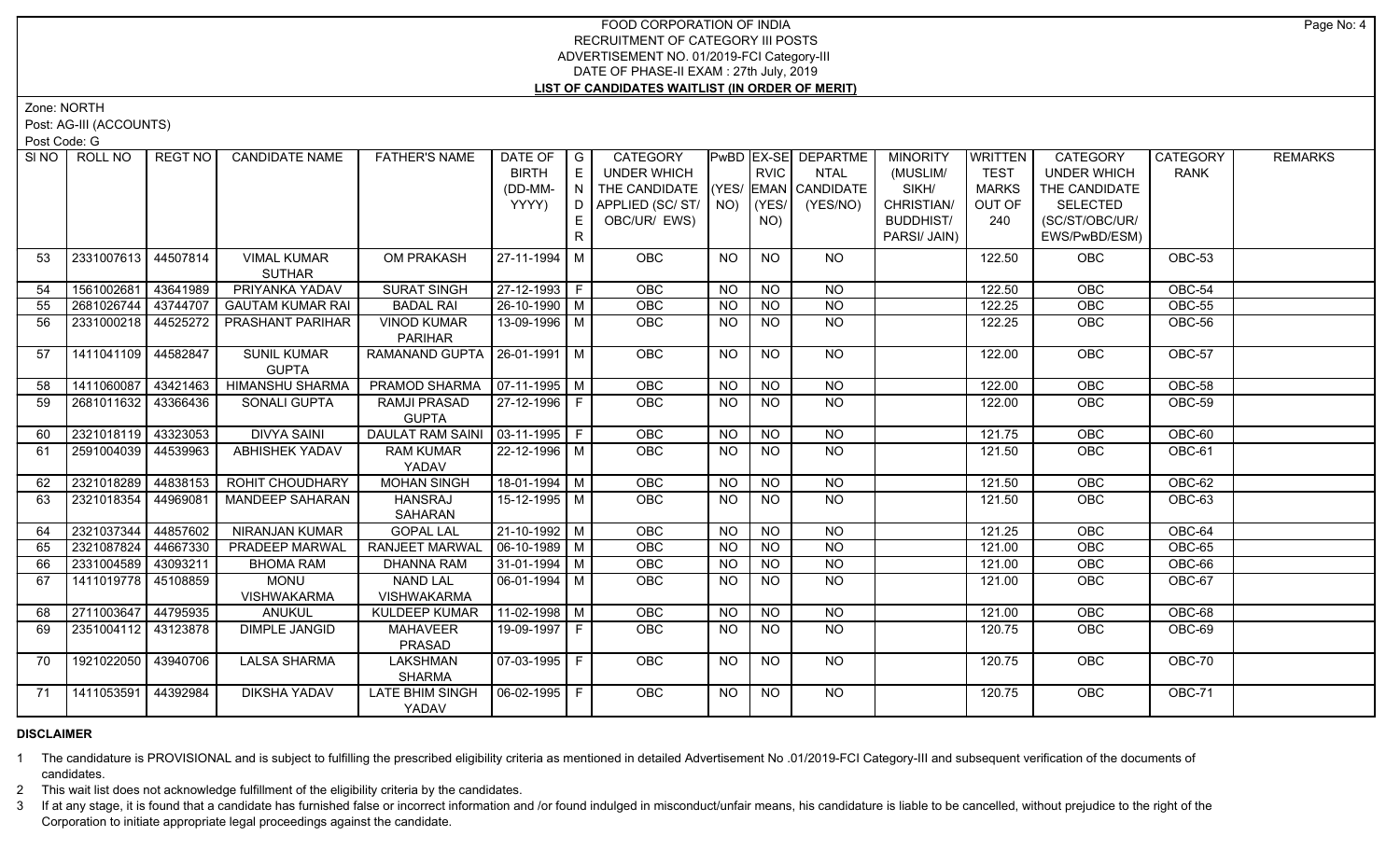Zone: NORTH

Post: AG-III (ACCOUNTS)

Post Code: G

| SI <sub>NO</sub> | ROLL NO             | <b>REGT NO</b> | <b>CANDIDATE NAME</b>           | <b>FATHER'S NAME</b>                | DATE OF $ G $<br><b>BIRTH</b> | E   | CATEGORY<br>UNDER WHICH                                          |                | <b>RVIC</b>    | PwBD EX-SE DEPARTME<br><b>NTAL</b> | <b>MINORITY</b><br>(MUSLIM/ | <b>WRITTEN</b><br><b>TEST</b> | CATEGORY<br><b>UNDER WHICH</b>   | CATEGORY<br><b>RANK</b> | <b>REMARKS</b> |
|------------------|---------------------|----------------|---------------------------------|-------------------------------------|-------------------------------|-----|------------------------------------------------------------------|----------------|----------------|------------------------------------|-----------------------------|-------------------------------|----------------------------------|-------------------------|----------------|
|                  |                     |                |                                 |                                     |                               |     |                                                                  |                |                |                                    |                             |                               |                                  |                         |                |
|                  |                     |                |                                 |                                     | (DD-MM-<br>YYYY)              | IN. | THE CANDIDATE (YES/ EMAN CANDIDATE<br>D   APPLIED (SC/ ST/   NO) |                | (YES/          | (YES/NO)                           | SIKH/<br>CHRISTIAN/         | <b>MARKS</b><br>OUT OF        | THE CANDIDATE<br><b>SELECTED</b> |                         |                |
|                  |                     |                |                                 |                                     |                               |     |                                                                  |                |                |                                    |                             | 240                           |                                  |                         |                |
|                  |                     |                |                                 |                                     |                               | E.  | OBC/UR/ EWS)                                                     |                | NO)            |                                    | <b>BUDDHIST/</b>            |                               | (SC/ST/OBC/UR/                   |                         |                |
|                  |                     |                |                                 |                                     |                               | R   |                                                                  |                |                |                                    | PARSI/ JAIN)                |                               | EWS/PwBD/ESM)                    |                         |                |
| 72               | 1351054013          | 43939705       | <b>SALONI BOHRA</b>             | <b>HARI KISHORE</b><br><b>BOHRA</b> | 04-08-1994 F                  |     | OBC                                                              | <b>NO</b>      | <b>NO</b>      | <b>NO</b>                          |                             | 120.50                        | <b>OBC</b>                       | OBC-72                  |                |
| 73               | 2151005110 44138246 |                | <b>DIBYA KISHOR</b>             | <b>GOPAL KRUSHNA</b>                | 13-04-1993 M                  |     | <b>OBC</b>                                                       | NO.            | <b>NO</b>      | NO.                                |                             | 120.50                        | <b>OBC</b>                       | OBC-73                  |                |
|                  |                     |                | PRADHAN                         | PRADHAN                             |                               |     |                                                                  |                |                |                                    |                             |                               |                                  |                         |                |
| 74               | 2631016378 44035901 |                | AFTAB AHMAD                     | AKHALAQUE                           | $12 - 06 - 1993$ M            |     | <b>OBC</b>                                                       | <b>NO</b>      | <b>NO</b>      | NO                                 | <b>MUSLIM</b>               | 120.50                        | <b>OBC</b>                       | OBC-74                  |                |
|                  |                     |                |                                 | AHMAD                               |                               |     |                                                                  |                |                |                                    |                             |                               |                                  |                         |                |
| 75               | 2351003737 43960480 |                | <b>VIKAS SAINI</b>              | BAJRANG LAL SAINI   01-04-1992   M  |                               |     | OBC                                                              | N <sub>O</sub> | N <sub>O</sub> | $\overline{NO}$                    |                             | 120.50                        | OBC                              | <b>OBC-75</b>           |                |
| 76               | 1411100537 43639172 |                | <b>ANUPRIYA</b>                 | RAVINDER KUMAR   21-06-1993   F     |                               |     | OBC                                                              | <b>NO</b>      | NO.            | <b>NO</b>                          |                             | 120.25                        | <b>OBC</b>                       | OBC-76                  |                |
|                  |                     |                |                                 | SAINI                               |                               |     |                                                                  |                |                |                                    |                             |                               |                                  |                         |                |
| - 77             | 1151005092 45053183 |                | PINNIBOINA NAGA<br><b>VARMA</b> | P RAMARAO                           | 09-08-1996   M                |     | OBC                                                              | <b>NO</b>      | <b>NO</b>      | NO                                 |                             | 120.25                        | <b>OBC</b>                       | OBC-77                  |                |
| 78               | 1411092964          | 43473564       | <b>SUMIT KUMAR</b>              | <b>RAKESH CHAND</b>                 | $26 - 08 - 1993$ M            |     | <b>OBC</b>                                                       | <b>NO</b>      | <b>NO</b>      | <b>NO</b>                          |                             | 120.25                        | OBC                              | OBC-78                  |                |
| 79               | 2221010341 44006489 |                | <b>VEERPREET KAUR</b>           | <b>RANDHIR SINGH</b>                | $14 - 11 - 1995$ F            |     | OBC                                                              | <b>NO</b>      | <b>NO</b>      | <b>NO</b>                          | <b>SIKH</b>                 | 120.25                        | OBC                              | <b>OBC-79</b>           |                |
| 80               | 1921007659 43007588 |                | <b>KRATIKA SHRIVAS</b>          | <b>BHAGWAN DAS</b>                  | 12-04-1994   F                |     | <b>OBC</b>                                                       | NO.            | NO.            | <b>NO</b>                          |                             | 119.75                        | <b>OBC</b>                       | <b>OBC-80</b>           |                |
|                  |                     |                |                                 | <b>SHRIVAS</b>                      |                               |     |                                                                  |                |                |                                    |                             |                               |                                  |                         |                |
| 81               | 2321030210 43323226 |                | <b>SORAV PRAJAPAT</b>           | <b>DHARMPAL</b>                     | $15-08-1997$ M                |     | OBC                                                              | <b>NO</b>      | <b>NO</b>      | <b>NO</b>                          |                             | 119.75                        | OBC                              | OBC-81                  |                |
|                  |                     |                |                                 | PRAJAPAT                            |                               |     |                                                                  |                |                |                                    |                             |                               |                                  |                         |                |
| 82               | 2351007672 43396783 |                | <b>RAJNI SAIN</b>               | PRAHLAD RAI SAIN   12-05-1994   F   |                               |     | OBC                                                              | <b>NO</b>      | <b>NO</b>      | NO                                 |                             | 119.50                        | OBC                              | OBC-82                  |                |
| 83               | 2321053437 45150178 |                | <b>MAHENDRA KUMAR</b>           | <b>RAM GOPAL</b>                    | 07-07-1996   M                |     | <b>OBC</b>                                                       | <b>NO</b>      | <b>NO</b>      | NO                                 |                             | 119.50                        | <b>OBC</b>                       | OBC-83                  |                |
|                  |                     |                | KUMAWAT                         | <b>KUMAWAT</b>                      |                               |     |                                                                  |                |                |                                    |                             |                               |                                  |                         |                |
| 84               | 2661006429          | 43266116       | PARUL ANANT                     | <b>DEEPAK ANANT</b>                 | $\boxed{06-01-1998}$ F        |     | OBC                                                              | N <sub>O</sub> | N <sub>O</sub> | N <sub>O</sub>                     |                             | 119.50                        | OBC                              | OBC-84                  |                |
| 85               | 1411055095 43608433 |                | <b>AMAN KUMAR</b>               | <b>BALKISHAN</b>                    | $\boxed{08-11-1994}$ M        |     | OBC                                                              | <b>NO</b>      | <b>NO</b>      | <b>NO</b>                          |                             | 119.25                        | OBC                              | <b>OBC-85</b>           |                |
| 86               | 2321052415          | 44239611       | <b>NIKITA</b>                   | <b>BANWARI LAL</b>                  | $20 - 02 - 1997$ F            |     | <b>OBC</b>                                                       | <b>NO</b>      | <b>NO</b>      | N <sub>O</sub>                     |                             | 119.25                        | OBC                              | OBC-86                  |                |
|                  |                     |                |                                 | <b>JANGID</b>                       |                               |     |                                                                  |                |                |                                    |                             |                               |                                  |                         |                |
| 87               | 2321018381 44332441 |                | <b>KRITIKA KHAROL</b>           | <b>OM PRKASH</b>                    | 19-06-1993 F                  |     | <b>OBC</b>                                                       | NO             | <b>NO</b>      | NO                                 |                             | 119.25                        | <b>OBC</b>                       | OBC-87                  |                |
|                  |                     |                |                                 | <b>KHAROL</b>                       |                               |     |                                                                  |                |                |                                    |                             |                               |                                  |                         |                |
| 88               | 2351007160 43298942 |                | RAMNIWAS SWAMI                  | PREM CHAND<br>SWAMI                 | $22-07-1996$ M                |     | <b>OBC</b>                                                       | <b>NO</b>      | <b>NO</b>      | NO                                 |                             | 119.25                        | <b>OBC</b>                       | OBC-88                  |                |
| 89               | 1411121196 44367013 |                | <b>MOHIT</b>                    | <b>LEELA DHAR</b>                   | 18-05-1995 M                  |     | <b>OBC</b>                                                       | NO             | NO             | <b>NO</b>                          |                             | 119.00                        | OBC                              | OBC-89                  |                |
|                  |                     |                |                                 |                                     |                               |     |                                                                  |                |                |                                    |                             |                               |                                  |                         |                |

# **DISCLAIMER**

1 The candidature is PROVISIONAL and is subject to fulfilling the prescribed eligibility criteria as mentioned in detailed Advertisement No .01/2019-FCI Category-III and subsequent verification of the documents of candidates.

2 This wait list does not acknowledge fulfillment of the eligibility criteria by the candidates.

3 If at any stage, it is found that a candidate has furnished false or incorrect information and /or found indulged in misconduct/unfair means, his candidature is liable to be cancelled, without prejudice to the right of t Corporation to initiate appropriate legal proceedings against the candidate.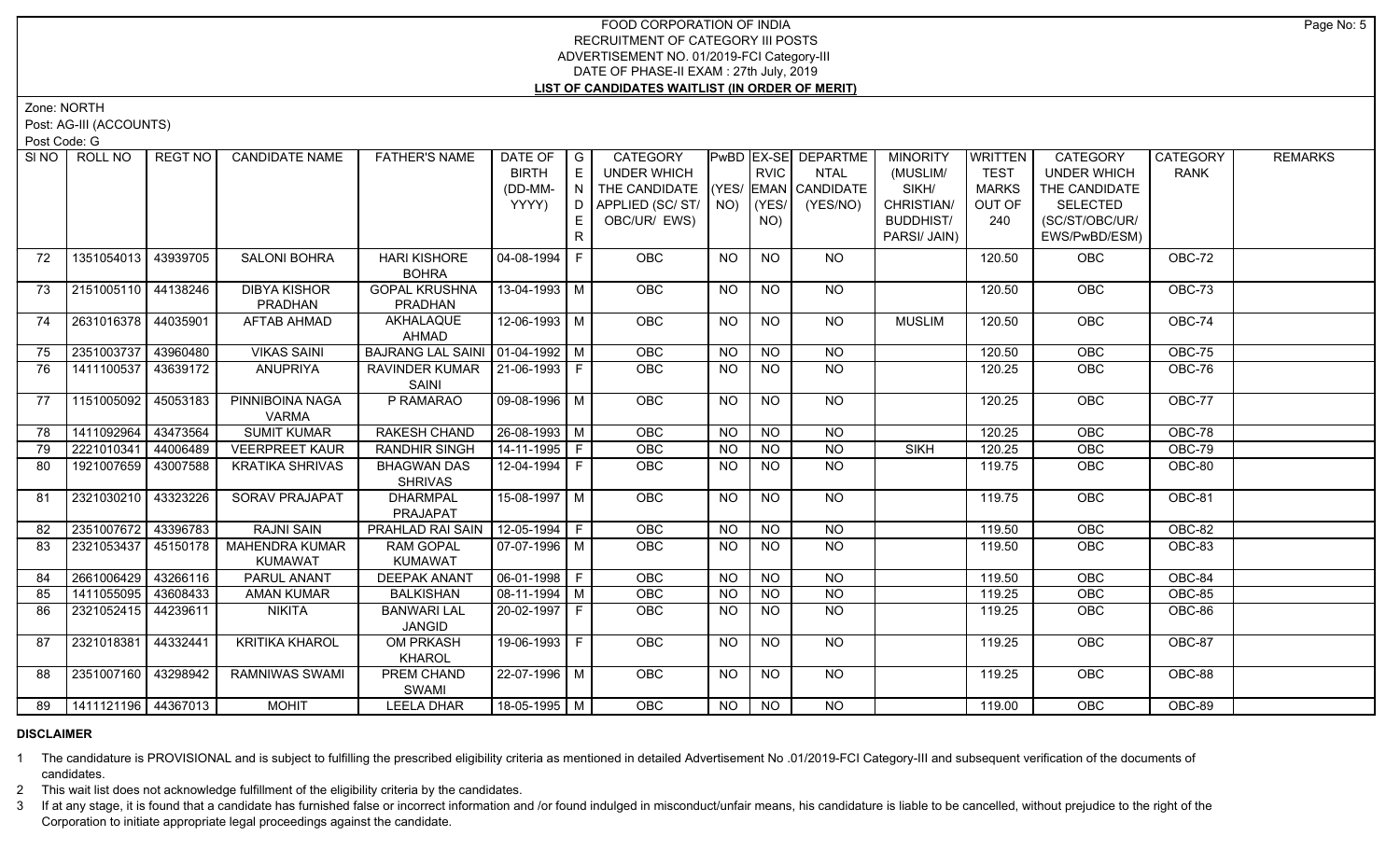Zone: NORTH

Post: AG-III (ACCOUNTS)

Post Code: G

| SI <sub>NO</sub> | ROLL NO               | REGT NO  | <b>CANDIDATE NAME</b> | <b>FATHER'S NAME</b>             | DATE OF                | I G | CATEGORY                           |           |                | PwBD EX-SE DEPARTME | <b>MINORITY</b>  | WRITTEN      | <b>CATEGORY</b>    | CATEGORY       | <b>REMARKS</b> |
|------------------|-----------------------|----------|-----------------------|----------------------------------|------------------------|-----|------------------------------------|-----------|----------------|---------------------|------------------|--------------|--------------------|----------------|----------------|
|                  |                       |          |                       |                                  | <b>BIRTH</b>           | E   | UNDER WHICH                        |           | <b>RVIC</b>    | NTAL                | (MUSLIM/         | <b>TEST</b>  | <b>UNDER WHICH</b> | <b>RANK</b>    |                |
|                  |                       |          |                       |                                  | (DD-MM-                | N   | THE CANDIDATE (YES/ EMAN CANDIDATE |           |                |                     | SIKH/            | <b>MARKS</b> | THE CANDIDATE      |                |                |
|                  |                       |          |                       |                                  | YYYY)                  |     | D   APPLIED (SC/ ST/   NO)         |           | (YES/          | (YES/NO)            | CHRISTIAN/       | OUT OF       | <b>SELECTED</b>    |                |                |
|                  |                       |          |                       |                                  |                        | E.  | OBC/UR/ EWS)                       |           | NO)            |                     | <b>BUDDHIST/</b> | 240          | (SC/ST/OBC/UR/     |                |                |
|                  |                       |          |                       |                                  |                        | R   |                                    |           |                |                     | PARSI/ JAIN)     |              | EWS/PwBD/ESM)      |                |                |
| 90               | 2641001919 44501845   |          | <b>MEENAKSHI</b>      | <b>MAHENDRA</b>                  | 03-01-1995 F           |     | OBC                                | <b>NO</b> | <b>NO</b>      | <b>NO</b>           |                  | 119.00       | OBC                | OBC-90         |                |
|                  |                       |          | <b>GOSWAMI</b>        | <b>GOSWAMI</b>                   |                        |     |                                    |           |                |                     |                  |              |                    |                |                |
| 91               | 1411113119 43501891   |          | <b>TANYA</b>          | <b>CHANDRA</b>                   | 15-01-1998 F           |     | OBC                                | <b>NO</b> | NO.            | NO.                 |                  | 119.00       | OBC                | OBC-91         |                |
|                  |                       |          | <b>CHAKRAVARTY</b>    | <b>BHUSHAN PRASAD</b>            |                        |     |                                    |           |                |                     |                  |              |                    |                |                |
| 92               | 1311004909 44410650   |          | <b>PRITY KUMARI</b>   | <b>ARVIND KUMAR</b>              | 02-12-1994   F         |     | OBC                                | NO.       | NO.            | NO.                 |                  | 119.00       | OBC                | OBC-92         |                |
|                  |                       |          |                       | <b>NIRALA</b>                    |                        |     |                                    |           |                |                     |                  |              |                    |                |                |
| 93               | 2321022089 45005118   |          | <b>LOKESH SAHU</b>    | <b>VIMAL CHAND</b>               | 24-03-1995   M         |     | <b>OBC</b>                         | <b>NO</b> | NO.            | NO                  |                  | 118.75       | <b>OBC</b>         | OBC-93         |                |
|                  |                       |          |                       | SAHU                             |                        |     |                                    |           |                |                     |                  |              |                    |                |                |
| 94               | 2221006623            | 44216349 | <b>KARAN SONI</b>     | <b>GULSHAN SONI</b>              | $10-12-1995$ M         |     | OBC                                | <b>NO</b> | <b>NO</b>      | $N$ <sup>O</sup>    |                  | 118.75       | OBC                | OBC-94         |                |
| 95               | 2281001475 43257859   |          | <b>BANTY KUMAR</b>    | <b>ASHOK KUMAR</b>               | $10-07-1995$ M         |     | OBC                                | <b>NO</b> | <b>NO</b>      | <b>NO</b>           |                  | 118.75       | OBC                | <b>OBC-95</b>  |                |
| 96               | 1341000726 45030294   |          | <b>ROHIT KUMAR</b>    | SUDHIR KUMAR                     | $20-02-1992$ M         |     | OBC                                | <b>NO</b> | <b>NO</b>      | <b>NO</b>           |                  | 118.75       | OBC                | OBC-96         |                |
| 97               | 1411055207            | 43570172 | AJAY KUMAR            | PREM PAL SINGH                   | $15-07-1992$ M         |     | OBC                                | <b>NO</b> | <b>NO</b>      | $N$ O               |                  | 118.50       | OBC                | OBC-97         |                |
| 98               | 1321000029 44139294   |          | <b>SARITA KUMARI</b>  | <b>TEZ NARAYAN</b>               | 07-01-1992   F         |     | <b>OBC</b>                         | <b>NO</b> | <b>NO</b>      | $N$ <sup>O</sup>    |                  | 118.50       | <b>OBC</b>         | OBC-98         |                |
|                  |                       |          |                       | PRASAD                           |                        |     |                                    |           |                |                     |                  |              |                    |                |                |
| 99               | 1761005736            | 44947206 | <b>AMIT AMAN</b>      | <b>JAY PRAKASH</b>               | $16-03-1993$ M         |     | <b>OBC</b>                         | <b>NO</b> | <b>NO</b>      | <b>NO</b>           |                  | 118.50       | OBC                | <b>OBC-99</b>  |                |
| 100              | 1371007632 43032179   |          | <b>NEHA VERMA</b>     | RAJENDER VERMA                   | $12-08-1997$ F         |     | OBC                                | <b>NO</b> | <b>NO</b>      | <b>NO</b>           |                  | 118.25       | OBC                | <b>OBC-100</b> |                |
| 101              | 2331009174 43417231   |          | HARSHITA              | <b>RAM GOPAL</b>                 | 04-12-1994 F           |     | OBC                                | <b>NO</b> | <b>NO</b>      | <b>NO</b>           |                  | 118.00       | OBC                | <b>OBC-101</b> |                |
|                  |                       |          | <b>DIDWANIYA</b>      | <b>DIDWANIYA</b>                 |                        |     |                                    |           |                |                     |                  |              |                    |                |                |
| 102              | 2321005556 43714565   |          | <b>KRISHNA KANT</b>   | SOHAN LAL LOHAR   08-07-1994   M |                        |     | <b>OBC</b>                         | <b>NO</b> | NO.            | NO.                 |                  | 118.00       | OBC                | <b>OBC-102</b> |                |
|                  |                       |          | <b>LOHAR</b>          |                                  |                        |     |                                    |           |                |                     |                  |              |                    |                |                |
| 103              | 2321077954 43487488   |          | SANDEEP KUMAR         | PUKHRAJ                          | $\boxed{06-01-1996}$ M |     | OBC                                | <b>NO</b> | <b>NO</b>      | <b>NO</b>           |                  | 118.00       | OBC                | <b>OBC-103</b> |                |
| 104              | 1551002118 44755488   |          | <b>SEEMA</b>          | <b>RAMSEWAK</b>                  | 07-06-1993   F         |     | OBC                                | <b>NO</b> | <b>NO</b>      | <b>NO</b>           |                  | 118.00       | OBC                | <b>OBC-104</b> |                |
| 105              | 1191009139   44083075 |          | <b>MALLA UMESH</b>    | <b>MALLA APPALA</b>              | 06-12-1996   M         |     | OBC                                | <b>NO</b> | NO.            | <b>NO</b>           |                  | 117.75       | OBC                | <b>OBC-105</b> |                |
|                  |                       |          |                       | KOTESWARARAO                     |                        |     |                                    |           |                |                     |                  |              |                    |                |                |
| 106              | 1411058137 43607585   |          | <b>ANKITA KULHARI</b> | <b>SURESH KULHARI</b>            | $ 25-01-1997 F$        |     | <b>OBC</b>                         | <b>NO</b> | <b>NO</b>      | <b>NO</b>           |                  | 117.75       | OBC                | <b>OBC-106</b> |                |
| 107              | 1411018969 44336318   |          | PEEYUSH               | <b>PRAMOD KUMAR</b>              | 12-01-1995 M           |     | OBC                                | <b>NO</b> | <b>NO</b>      | <b>NO</b>           |                  | 117.75       | OBC                | <b>OBC-107</b> |                |
| 108              | 1441001739 44772872   |          | <b>RICHA</b>          | <b>SATYA PAL</b>                 | 02-06-1996 F           |     | <b>OBC</b>                         | <b>NO</b> | <b>NO</b>      | <b>NO</b>           |                  | 117.75       | OBC                | <b>OBC-108</b> |                |
| 109              | 1451000693 43176804   |          | <b>ABHISHEK KUMAR</b> | <b>SUKHBIR SINGH</b>             | $\sqrt{03-07-1993}$ M  |     | OBC                                | <b>NO</b> | N <sub>O</sub> | $N$ O               |                  | 117.50       | OBC                | <b>OBC-109</b> |                |
| 110              | 1431004472 43371131   |          | <b>ANURAG KUMAR</b>   | PARDEEP KUMAR                    | 02-02-1993   M         |     | OBC                                | NO.       | <b>NO</b>      | <b>NO</b>           |                  | 117.50       | <b>OBC</b>         | <b>OBC-110</b> |                |

# **DISCLAIMER**

1 The candidature is PROVISIONAL and is subject to fulfilling the prescribed eligibility criteria as mentioned in detailed Advertisement No .01/2019-FCI Category-III and subsequent verification of the documents of candidates.

2 This wait list does not acknowledge fulfillment of the eligibility criteria by the candidates.

3 If at any stage, it is found that a candidate has furnished false or incorrect information and /or found indulged in misconduct/unfair means, his candidature is liable to be cancelled, without prejudice to the right of t Corporation to initiate appropriate legal proceedings against the candidate.